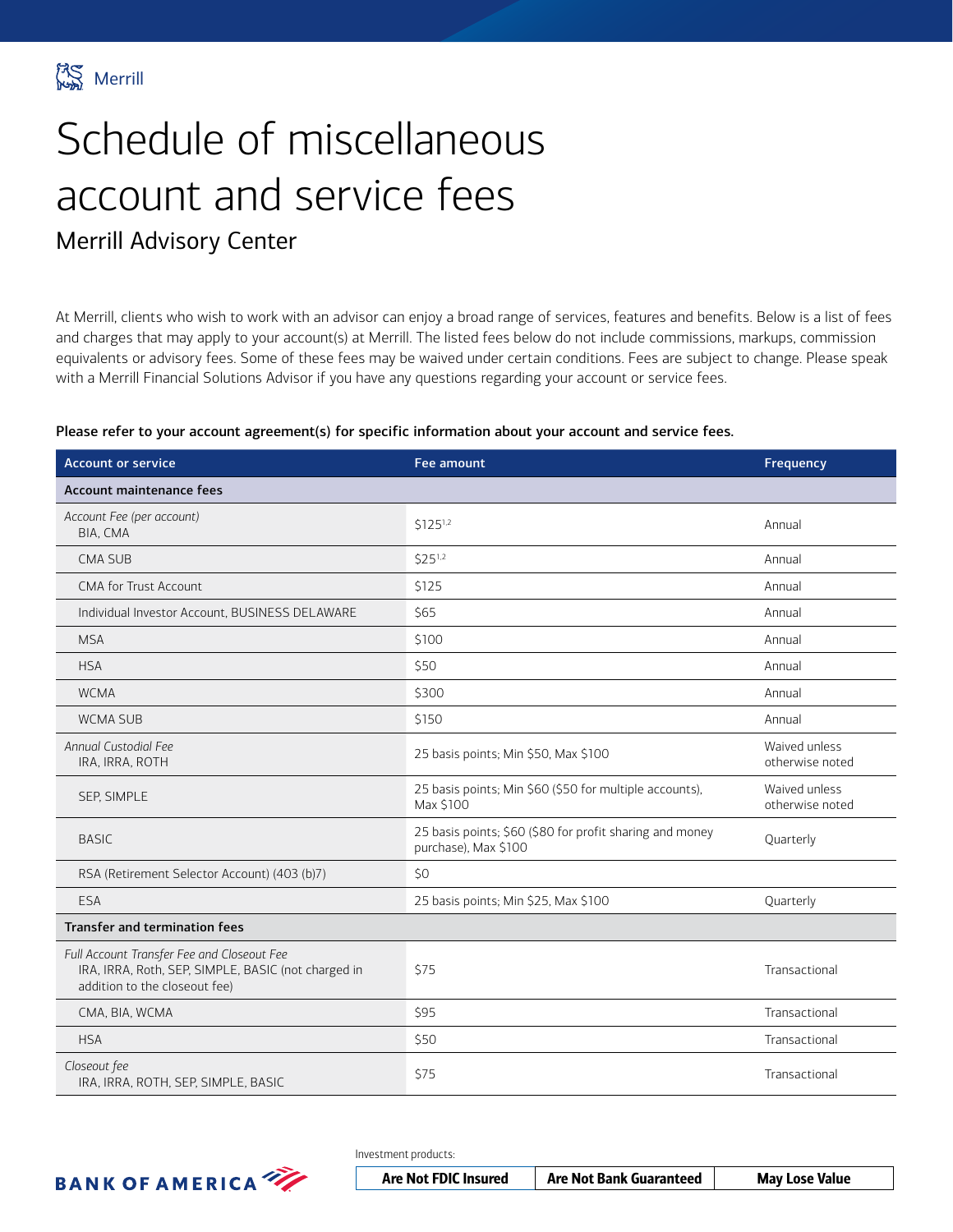| <b>Account or service</b>                                                         | Fee amount                                                                                                                                                                                                                                                                                                                                                                           | Frequency     |
|-----------------------------------------------------------------------------------|--------------------------------------------------------------------------------------------------------------------------------------------------------------------------------------------------------------------------------------------------------------------------------------------------------------------------------------------------------------------------------------|---------------|
| Cash management services                                                          |                                                                                                                                                                                                                                                                                                                                                                                      |               |
| ATM Transaction Fee*<br><b>CMA</b><br><b>WCMA</b>                                 | ATM surcharges reimbursed up to \$200 per year<br>No fee for the first 52 ATM transactions per calendar<br>year, \$1 per transaction over 52. ATM transactions at<br>Bank of America ATMs do not count toward this annual<br>allotment. ATM fees are waived at Bank of America ATMs.<br>(Applies to ATM surcharges only. Foreign exchange and<br>cash advance fees may still apply.) | N/A           |
| <b>ACH Credits</b><br><b>BIA</b>                                                  | No fee for the first 200 items processed per month, \$0.12<br>per item thereafter                                                                                                                                                                                                                                                                                                    |               |
| Cash Advance Fee (non-ATM)<br>CMA, WCMA                                           | 0.25% of principal; \$2.50 minimum fee                                                                                                                                                                                                                                                                                                                                               | Transactional |
| Check Deposits-Non-U.S. currency, same country and currency<br>BIA, WCMA          | \$15 per item                                                                                                                                                                                                                                                                                                                                                                        |               |
| Check Deposits-Non-U.S. currency, different country than<br>currency<br>BIA, WCMA | \$75 per item                                                                                                                                                                                                                                                                                                                                                                        |               |
| Check Writing Fee<br><b>BIA</b>                                                   | 3 free per month, \$15/item**                                                                                                                                                                                                                                                                                                                                                        | Transactional |
| <b>WCMA</b>                                                                       | 200 Free, \$0.35/item                                                                                                                                                                                                                                                                                                                                                                | Transactional |
| CMA Visa International Transaction Fee<br>CMA, WCMA                               | 2% of the U.S. dollar amount of all transactions occurring<br>outside the U.S. that are submitted to Visa® in a currency<br>other than U.S. dollars                                                                                                                                                                                                                                  | Transactional |
| Non-Sufficient Funds Fee<br><b>CMA</b>                                            | \$30                                                                                                                                                                                                                                                                                                                                                                                 | Transactional |
| BIA, WCMA                                                                         | \$25                                                                                                                                                                                                                                                                                                                                                                                 | Transactional |
| Returned ACH Deposit<br>BIA, WCMA                                                 | \$10                                                                                                                                                                                                                                                                                                                                                                                 | Transactional |
| Returned Check Deposit<br>BIA, WCMA                                               | \$15                                                                                                                                                                                                                                                                                                                                                                                 | Transactional |
| Stop Payment Fee<br>BIA, WCMA<br><b>CMA</b>                                       | \$25<br>\$0                                                                                                                                                                                                                                                                                                                                                                          | Transactional |
| Domestic/International Fedwire Outgoing - U.S. currency<br>BIA, WCMA              | \$30 per wire for accounts with less than \$250,000 in<br>statement-linked assets<br>Four free wires per calendar year (\$30 per wire thereafter)<br>for accounts with more than \$250,000 in statement-linked<br>assets)                                                                                                                                                            | Transactional |
| International Fedwire Outgoing - Non-U.S. currency<br>BIA, WCMA                   | \$35                                                                                                                                                                                                                                                                                                                                                                                 | Transactional |
| Investment specific                                                               |                                                                                                                                                                                                                                                                                                                                                                                      |               |
| <b>Merrill fees</b>                                                               |                                                                                                                                                                                                                                                                                                                                                                                      |               |
| <b>Bond Coupon Deposit Fee</b><br>Various Account Types                           | \$5                                                                                                                                                                                                                                                                                                                                                                                  | Transactional |
| Security Reorganization: Mandatory Exchange<br>Various Account Types              | \$50                                                                                                                                                                                                                                                                                                                                                                                 | Transactional |
| Security Reorganization: Voluntary Exchange<br>Various Account Types              | \$30                                                                                                                                                                                                                                                                                                                                                                                 | Transactional |
| Past Due Exchanges for Physical Securities<br>Various Account Types               | \$50                                                                                                                                                                                                                                                                                                                                                                                 | Transactional |